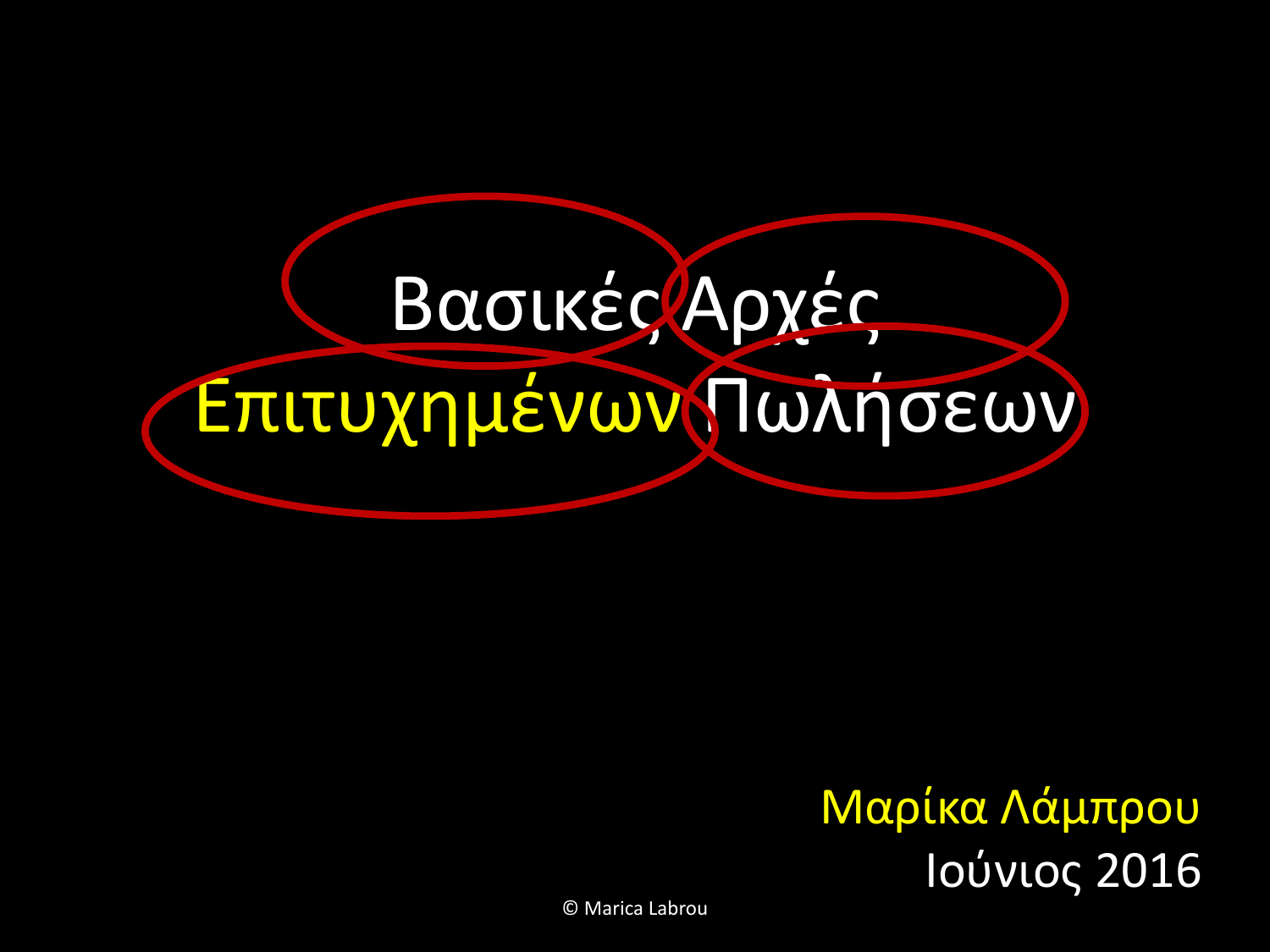## Οι 10 + 1 Αρχές

- 1. Επικοινωνώ αυθεντικά
- 2. Ακούω ενεργητικά
- 3. Κρατάω τις υποσχέσεις μου
- 4. Διδάσκομαι από τα λάθη μου
- 5. Εστιάζω σε οφέλη όχι σε προϊοντικά χαρακτηριστικά
- 6. Επιδιώκω συναίνεση από όλα τα ενδιαφερόμενα μέρη
- 7. Φροντίζω η συνεργασία να είναι αμοιβαία επωφελής
- 8. Επιδεικνύω ευελιξία, προσαρμοστικότητα, ανθεκτικότητα
- 9. Σέβομαι τον ανταγωνισμό
- 10. Γίνομαι στρατηγικός συνεργάτης του πελάτη μου

#### 11. Αξιοποιώ τον «ανθρώπινο» παράγοντα στην πώληση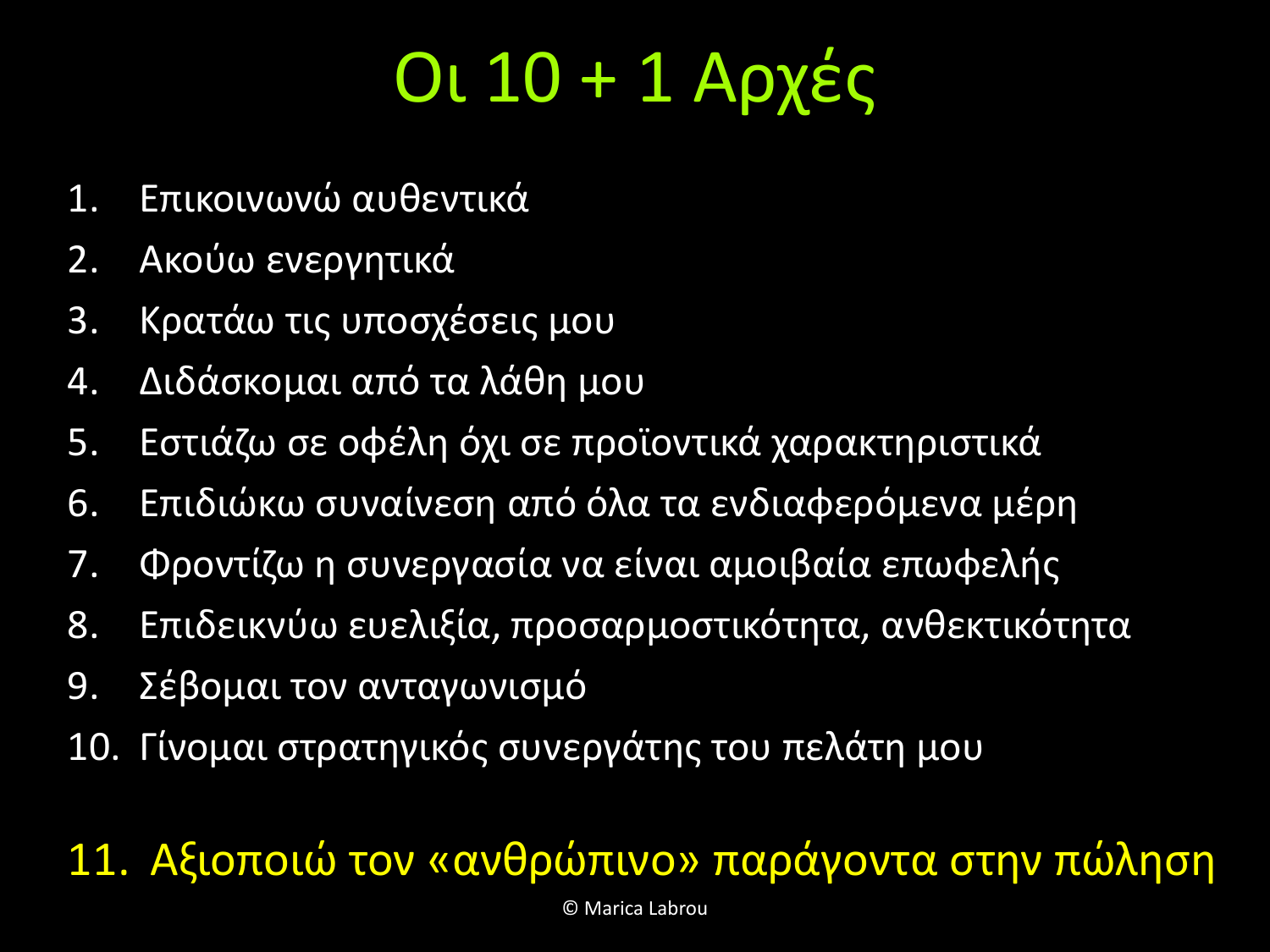### Τα 7 + 1 «Α»

- 1. Αυτοεκτίμηση
- 2. Αυθεντικότητα
- 3. Ακοή
- 4. Αναπλαισίωση
- 5. Αμοιβαιότητα
- 6. Ανθεκτικότητα
- 7. Ανταγωνισμός

#### 8. Ανθρώπινος παράγοντας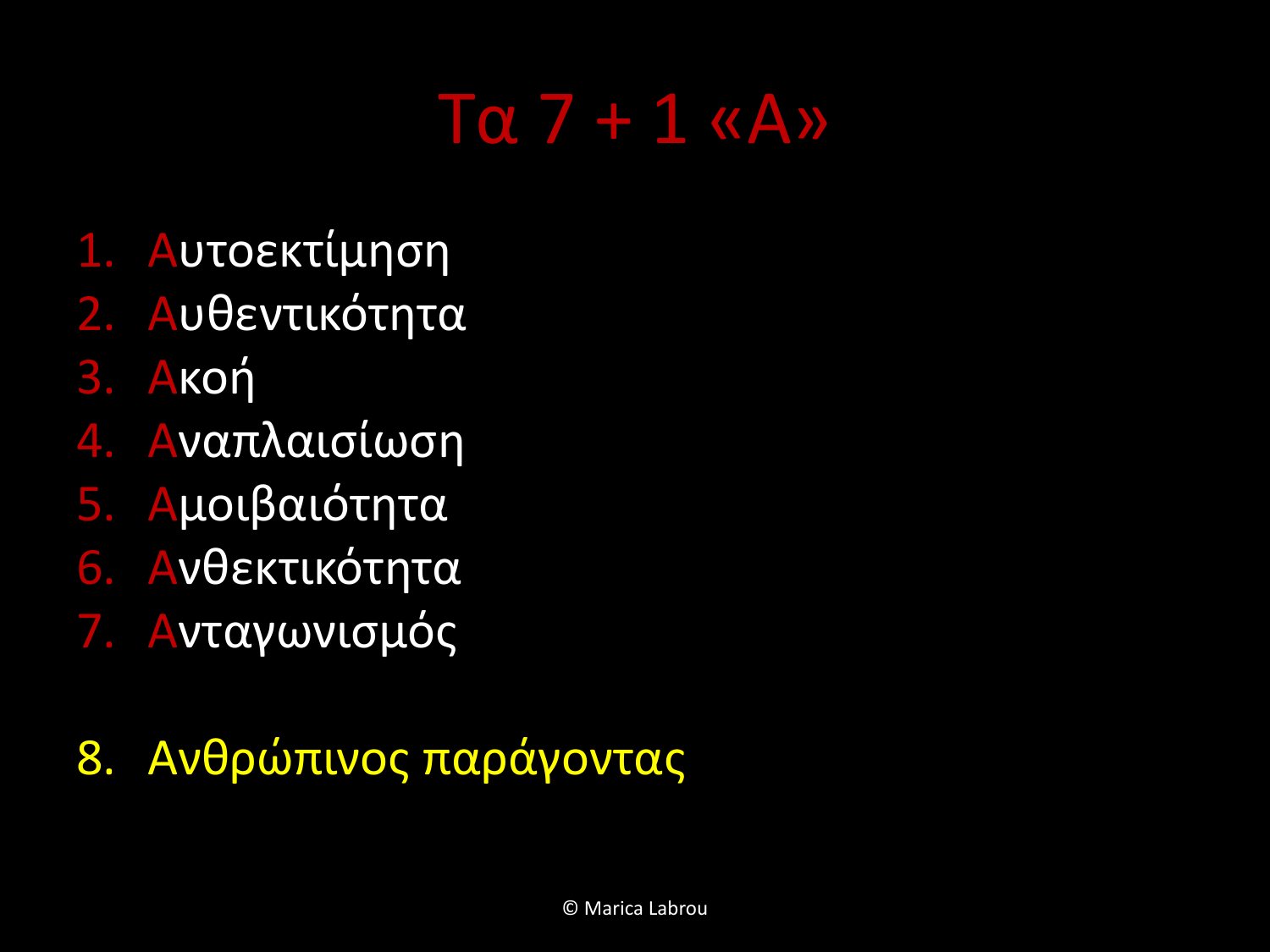## Suggested readings - Books

- 1. "The 7 habits of Highly Effective people", Stephen Covey
- 2. "Bend, Not Break", Ping Fu
- 3. "Emotional Intelligence", Daniel Goleman
- 4. "The inspiring leader", Zenger & Folkman
- 5. "Rookie Smarts", Liz Wiseman
- 6. "Flight of the Buffalo", Belasco & Stayer
- 7. "Leadership 2030: the six megatrends you need to understand to lead your company into the future", Vielmetter & Sell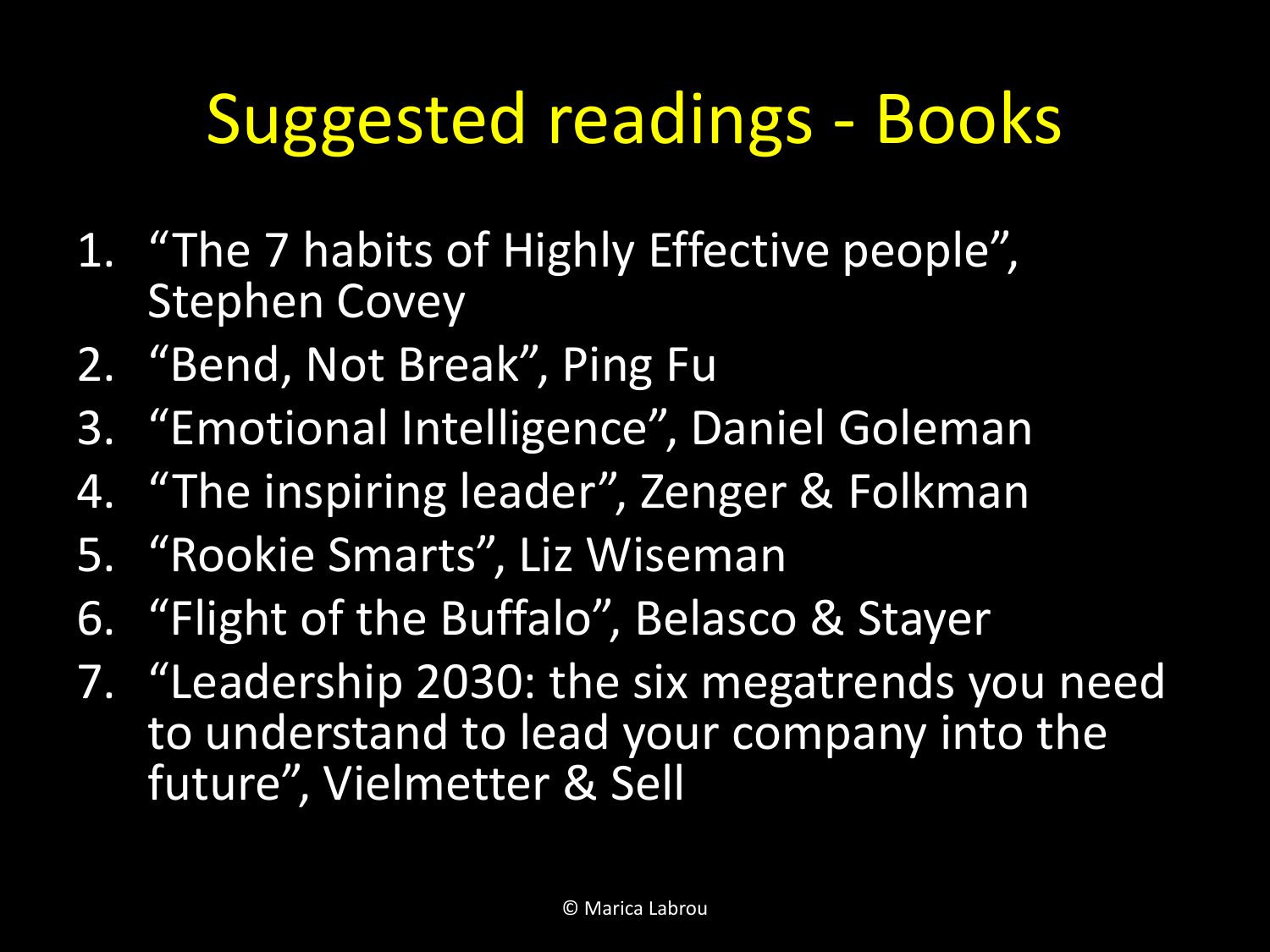## Suggested readings - Articles

- 1. 6 ways to improve your selling skills [http://www.businessinsider.com/learn-what-customer](http://www.businessinsider.com/learn-what-customer-focus-really-means-in-sales-2011-1)focus-really-means-in-sales-2011-1
- 1. 10 tips to improve your sales performance [http://www.sellingpower.com/content/article/?a=10089/](http://www.sellingpower.com/content/article/?a=10089/10-tips-to-improve-your-sales-performance) 10-tips-to-improve-your-sales-performance
- 2. 3 powerful skills you must have to succeed in sales [http://www.forbes.com/sites/womensmedia/2011/08/22](http://www.forbes.com/sites/womensmedia/2011/08/22/3-powerful-skills-you-must-have-to-succeed-in-sales/) /3-powerful-skills-you-must-have-to-succeed-in-sales/
- 3. Sales skills for non-sales people <http://www.mindtools.com/pages/article/sales-skills.htm>
- 4. 9 essential sales skills every sales person must know
- 5. <http://fearless-selling.ca/9-essential-skills/>